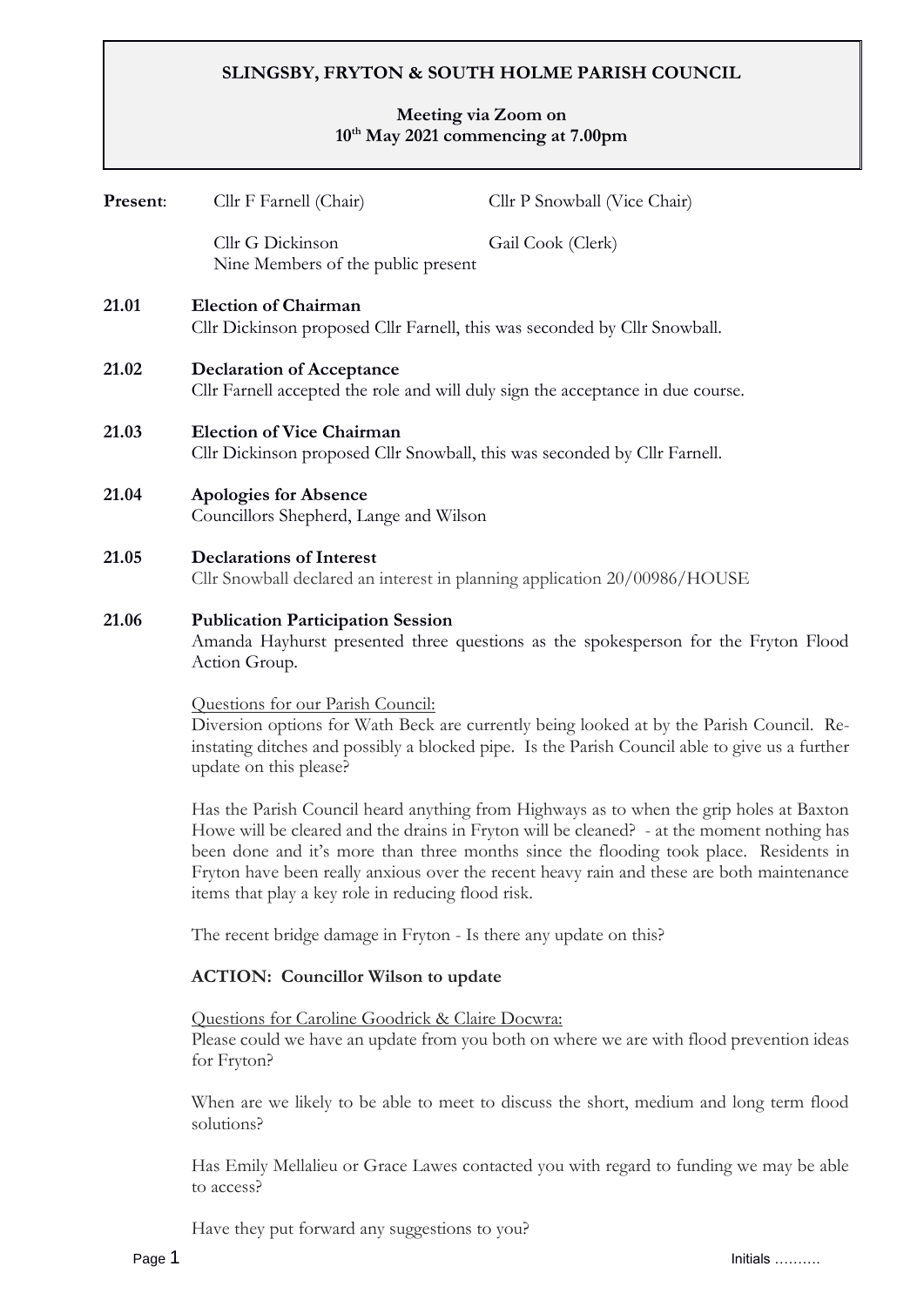# **ACTION: It was agreed that the Chair contact Councillors Goodrick and Docwra**

#### Questions for James Holliday:

Further to our letter dated 29th March 2021 - Have you had chance to consider the possibility of a couple of leaky dams to be installed at Hollin Hills Bogs?

This would help to slow the flow of water coming into Fryton.

We would also like to ask if you were able to find any documentation that would give us an indication of when the bridge and culvert was built in Fryton?

As mentioned in our letter an old ordnance survey map 1888-1913 shows a bridge crossing Wath Beck but we are unsure if this is the bridge we see today.

# **ACTION: Clerk to forward the questions to James Holliday**

**21.07 Minutes of the Last Meeting held on 22nd March 2021** Approved as a true record

#### **21.08 Annual Parish Assembly**

Members agreed that the Annual Parish Assembly would be held at 7pm on 12<sup>th</sup> July 2021

#### **21.09 Financial Matters**

- (a) To receive and approve the report of the internal auditor and to consider any action required
- (b) To approve the Annual Return for 2020/2021 for submission to the external auditor
- (c) To receive and approve current financial statement
- (d) To note and approve payments

| Clerk              |                  | Salary (April/May)     | Chq 100867 | $\neq 300.00$            |
|--------------------|------------------|------------------------|------------|--------------------------|
| $\bullet$          | <b>HMRC</b>      | Tax (April/May)        | Chq 100868 | 75.00                    |
| Clerk<br>$\bullet$ |                  | Reimbursement of Signs | Chq 100865 | 29.46                    |
| $\bullet$          | A Hayton         | Internal Audit Fee     | Chq 100866 | 75.00                    |
| $\bullet$          | Comm Heartbeat   | Vets Service           | Chq 100869 | f, 120.00                |
| $\bullet$          | <b>NYCC</b>      | <b>Lighting Energy</b> | Chq 100870 | $f$ 1243.82              |
| $\bullet$          | John Dawson      | <b>Grass Cutting</b>   | Chq 100871 | f. 130.00                |
| $\bullet$          | Vale of Pick IDB | Drainage Rates         | Chq 100872 | 16.01<br>$\int_{\gamma}$ |
|                    | John Dawson      | <b>Grass Cutting</b>   | Chq 100873 | f. 245.00                |

# **RESOLVED**

**That nine accounts be approved for payment and that the assess register me updated.**

#### **21.10 Membership of Representatives to Outside Bodies**

- (a) Village Hall Committee Councillor Snowball
- (b) YLCA Meetings Councillor Farnell
- (c) RDC Parish Liaison Meetings Councillor Farnell

# **21.11 Planning Applications**

21/00009/HOUSE

Erection of single storey side extension following removal of existing garage at 33 Sycamore Close, Slingsby, Malton

# **RESOLVED**

# **Recommend approval**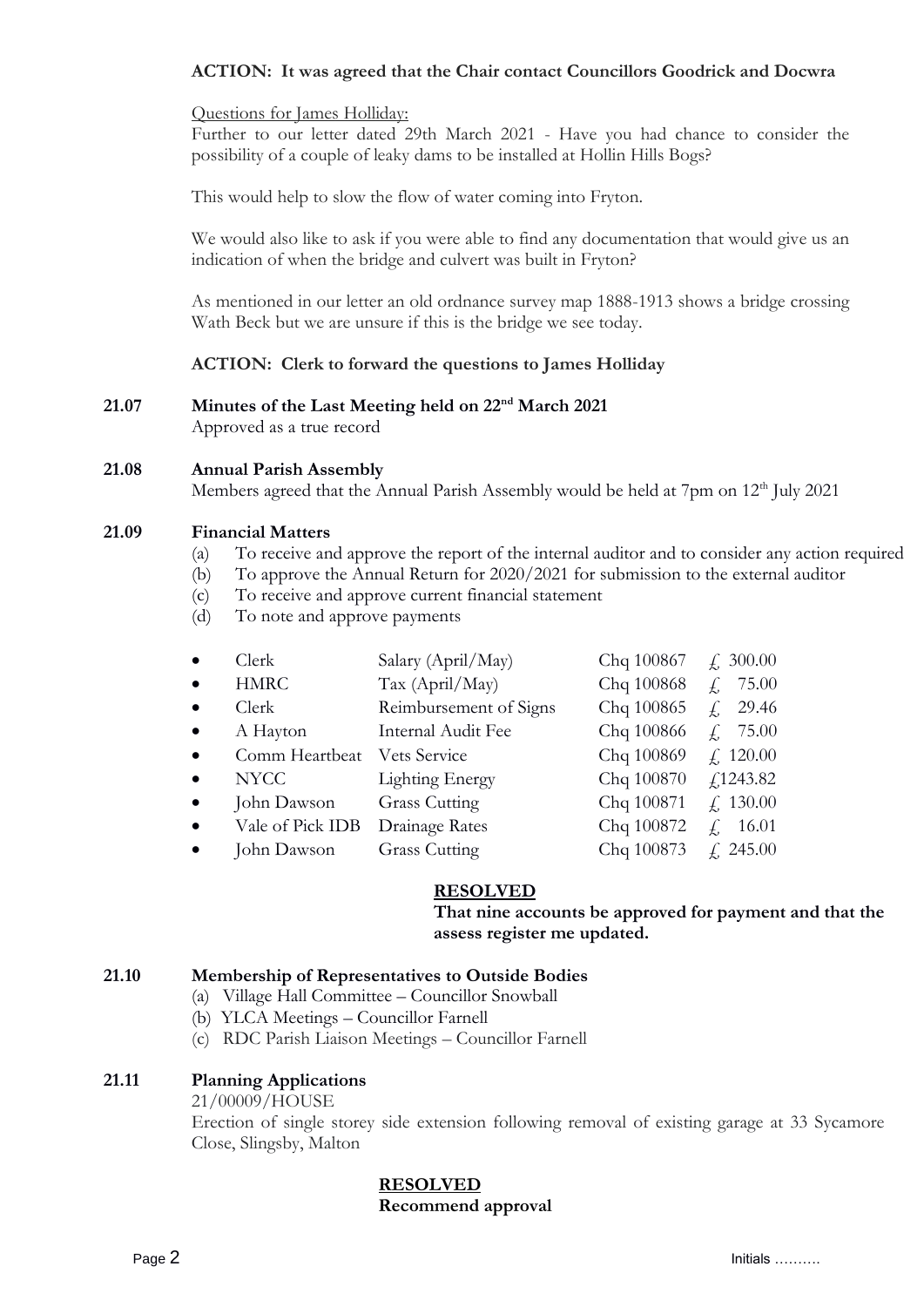#### 20/00986/HOUSE

Erection of a part two storey/part single storey rear extension following demolition of the existing extension at Harsley House, Railway Street, Slingsby

# **RESOLVED Recommend approval**

#### 21/00343/CAT

Fell T1 and T2 conifers, prune T3 Yew to clear building by 2m at Slingsby Heights, Malton Road, Slingsby

# **RESOLVED**

#### **Recommend approval**

# **21.12 Parish Items**

#### **(a) Street Light Maintenance Programme**

NYCC have been instructed to replace the two additional street lights to LED. One of the lights requires the column to be replaced, this is in the garden of a property on Balksyde, the owners of the property have given permission for the column to be replaced.

#### **(b) Highways Issues**

None. The clerk reminded residents to report potholes either directly to her or to use the North Yorkshire County Council website, but not to wait for the next meeting of the council.

#### **(c) Balksyde Street Sign**

Councillor Snowball to replace in due course

# **(d) Hedge & Footpath Maintenance**

Clerk to report the footpath at the top East Side Railway Street which requires further attention after top dressing has been carried out.

#### **(e) Bench Replacement**

The Fryton benches have now been installed. Two further benches are to be installed in Slingsby.

# **(f) Dog Fouling**

Due to a complaint from staff at Slingsby School it was agreed that the Clerk purchase two replacement of signs to be installed on the village green.

# **(h) Castle Howard Properties**

None further issues at the moment

# **(i) Cemetery Maintenance**

- The Clerk instructed Dales of Thirsk to carry out the headstone safety inspection. The council is in a queue.
- A new 'No Dogs' sign has been installed
- N Dean Tree & Garden Services Ltd has been instructed to carry out the maintenance issues. Councillor Farnell to find out a start date.
- Phil Carr has been instructed to carry out the mole work, once N Dean has carried work out.

# **(j) Cemetery Fees**